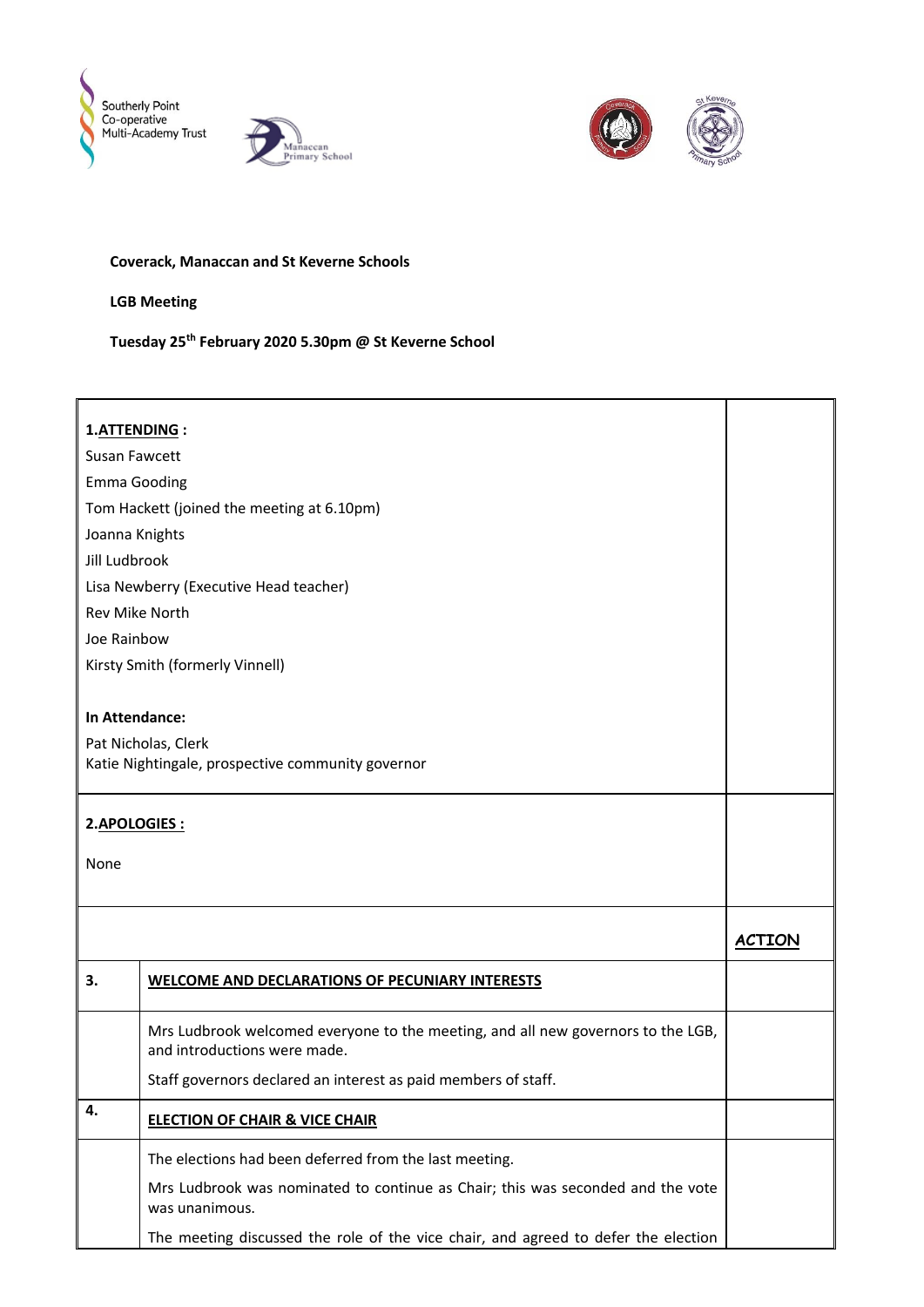|    | given the numbers of new governors. Mrs Nicholas would ensure that the new<br>governor induction information was circulated. The meeting discussed the various<br>roles and responsibilities of governors, as well as the availability of training. New<br>governors were advised to attend the appropriate training.                                                |  |  |  |
|----|----------------------------------------------------------------------------------------------------------------------------------------------------------------------------------------------------------------------------------------------------------------------------------------------------------------------------------------------------------------------|--|--|--|
| 5. | MINUTES FROM THE 11.9.19 MEETING & MATTERS ARISING (not on this agenda)                                                                                                                                                                                                                                                                                              |  |  |  |
|    | An amendment had been made to the previous minutes after circulation to include<br>confirmation that all governors had received and read the updated information<br>regarding the 'Keeping Children Safe in Education September 2019' document.                                                                                                                      |  |  |  |
|    | With this amendment, the minutes from the meeting held on Tuesday 11th<br>September 2019 were agreed as an accurate record and signed by the Chair.                                                                                                                                                                                                                  |  |  |  |
|    | Item 11: The pupil, staff and parent questionnaires went out as planned, the<br>evaluation had been completed and shared on two schools' newsletters.                                                                                                                                                                                                                |  |  |  |
|    | Action: Mrs Newberry would ensure that governors received a copy of all three<br>school newsletters.                                                                                                                                                                                                                                                                 |  |  |  |
|    | Governors were aware that three of the Trust schools had Ofsted inspections<br>recently. Mrs Newberry explained that Coverack, Manaccan and St Keverne schools<br>had been inspected in 2017, and were not due for another until 2021. If the next<br>inspection happened earlier than expected, the schools would ensure that they were<br>as prepared as possible. |  |  |  |
| 5. | FEEDBACK FROM THE TRUST BOARD                                                                                                                                                                                                                                                                                                                                        |  |  |  |
|    | <b>COVERACK, MANACCAN AND ST KEVERNE</b>                                                                                                                                                                                                                                                                                                                             |  |  |  |
|    | Governors wished to inform the Trustees<br>Noted<br>that they were fully committed to<br>addressing the ongoing difficulties with<br>recruitment of, and communication with<br>governors. Communication, in particular,<br>would be investigated and improved.                                                                                                       |  |  |  |
|    |                                                                                                                                                                                                                                                                                                                                                                      |  |  |  |
| 6. | <b>FEEDBACK FROM THE FORUM</b>                                                                                                                                                                                                                                                                                                                                       |  |  |  |
|    | Mrs Newberry updated the governors on the feedback from the Forum meetings of<br>all three schools. The feedback was very positive overall, with some constructive<br>suggestions for improvements suggested. The meetings were also held a little earlier<br>in the day in order to include the pupils.                                                             |  |  |  |
| 7. | <b>NOTIFICATION OF ANY NEWLY APPOINTED GOVERNORS / RESIGNATIONS</b>                                                                                                                                                                                                                                                                                                  |  |  |  |
|    | There had been no resignations since the last meeting.                                                                                                                                                                                                                                                                                                               |  |  |  |
|    | Mrs Knights, Ms Smith (formerly Vinnell) and Mr Rainbow were welcomed as new<br>governors.                                                                                                                                                                                                                                                                           |  |  |  |
|    | Mrs Nightingale was awaiting approval from the Trustees.                                                                                                                                                                                                                                                                                                             |  |  |  |
|    | Governors noted the lack of parent representation on the LGB from Coverack, and<br>asked how best to encourage these parents to join. The earlier vacancies had been                                                                                                                                                                                                 |  |  |  |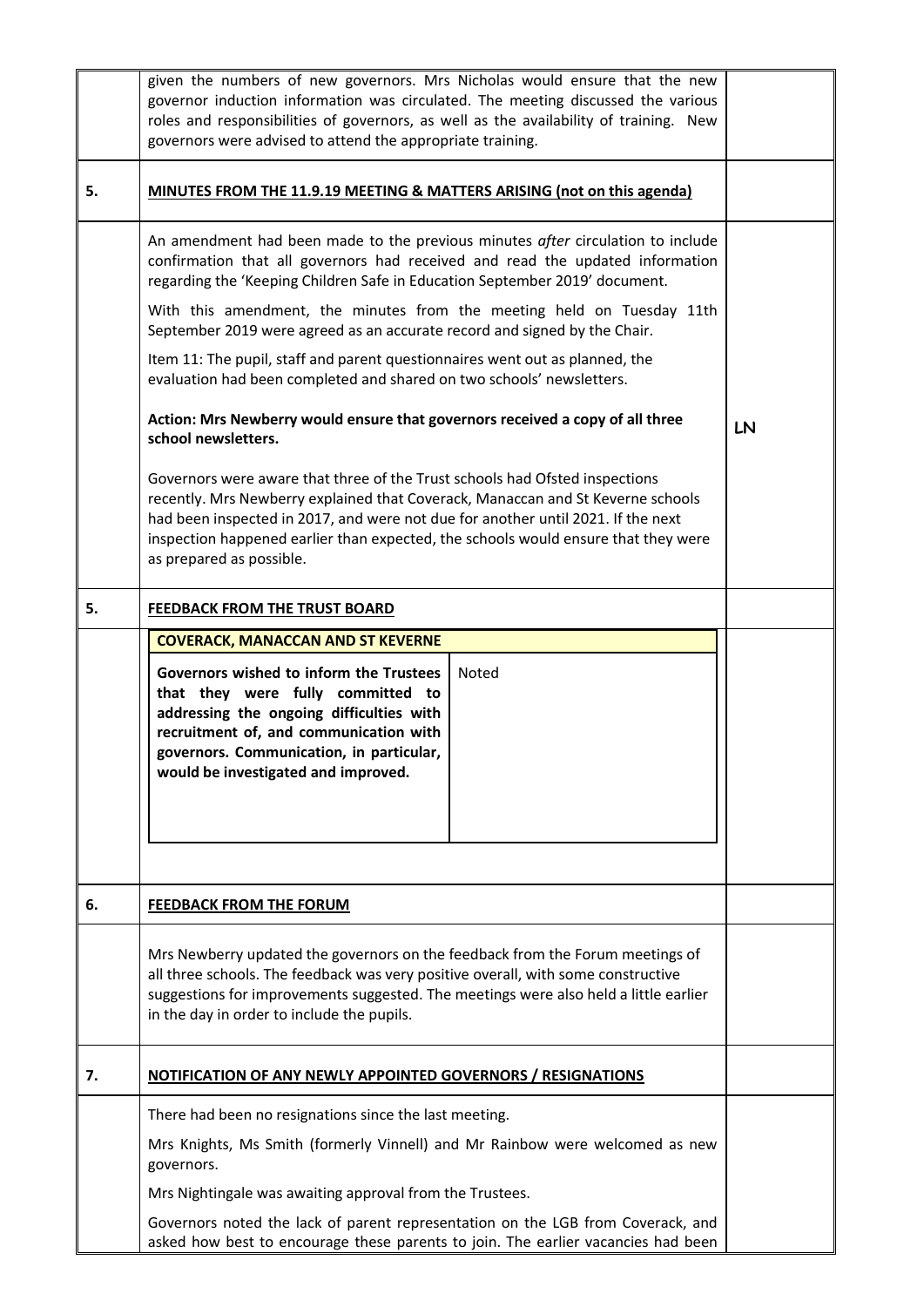|    | advertised but without success; however, there were no vacancies at present.                                                                                                                                                                                                                                                                       |  |
|----|----------------------------------------------------------------------------------------------------------------------------------------------------------------------------------------------------------------------------------------------------------------------------------------------------------------------------------------------------|--|
| 8. | <b>HEADTEACHER'S REPORT</b>                                                                                                                                                                                                                                                                                                                        |  |
|    | Mrs Newberry's report had been circulated with the agenda in advance of the<br>meeting. The main points discussed were:                                                                                                                                                                                                                            |  |
|    | Staff training would focus on the curriculum in light of the new Ofsted<br>framework. Inspections since September 2019 were giving an equal<br>weighting for all subjects, not just English and maths. Inspectors don't focus<br>on data, but look much more at the pupils' books and what is happening in<br>classroom.                           |  |
|    | NOR for all schools were healthy, with numbers at Coverack growing steadily.<br>St Keverne had high mobility i.e. numbers of children moving into and out of<br>the school.                                                                                                                                                                        |  |
|    | Attendance was discussed; the introduction of 'traffic light' letters had not<br>$\bullet$<br>been welcomed by all families. The letters were a way of reporting to parents<br>on their child's attendance, with red, amber and green letters for poor, fair<br>and good attendance respectively.                                                  |  |
|    | There had been more staff changes across the schools, with a former<br>$\bullet$<br>apprentice in the school having been appointed as a teaching assistant at St<br>Keverne.                                                                                                                                                                       |  |
|    | SENDCo support for all schools was currently being provided from<br>$\bullet$<br>Landewednack.                                                                                                                                                                                                                                                     |  |
|    | Mrs Newberry stressed the importance of the EYFS Early Years Foundation<br>$\bullet$<br>Stage-YR) curriculum in setting a firm basis for a child's education.                                                                                                                                                                                      |  |
|    | While the pupil premium funding was designed to support vulnerable<br>$\bullet$<br>children, not all vulnerable families were eligible for free school meals and<br>therefore pupil premium funding. The governors wished to record their<br>recognition for the work done by senior leaders in all schools for children<br>with additional needs. |  |
|    | Building rubble from the demolition of a classroom at Trannack School had<br>been delivered and would be used to fill the swimming pool.                                                                                                                                                                                                           |  |
|    | The SIP report for Coverack suggested that the (very small) KS1 class should<br>$\bullet$<br>move to the main hall. Mrs Newberry explained that the hall was in use at<br>the moment so the move was not feasible. There were plans to construct a<br>conservatory by the free flow area which would be an ideal solution.                         |  |
|    | Mrs Ludbrook thanked Mrs Newberry for her report.                                                                                                                                                                                                                                                                                                  |  |
| 9. | SAFEGUARDING GOVERNOR'S REPORT                                                                                                                                                                                                                                                                                                                     |  |
|    | Governors noted the up to date safeguarding policy, and its inclusion on the schools'<br>websites.                                                                                                                                                                                                                                                 |  |
|    | Mrs Ludbrook had completed her safeguarding visits to St Keverne and Coverack. The<br>safeguarding policy included a pro-forma and tick list which Mrs Ludbrook completed<br>for each visit. Mrs Ludbrook would arrange her visit to Manaccan at the earliest<br>opportunity.                                                                      |  |
|    | Q: What about governor monitoring for the SCR (Single Central Record)?<br>A: A proforma had been produced for this, too, which helped governors to identify<br>the correct questions to ask and to make sure the record was fully complete.                                                                                                        |  |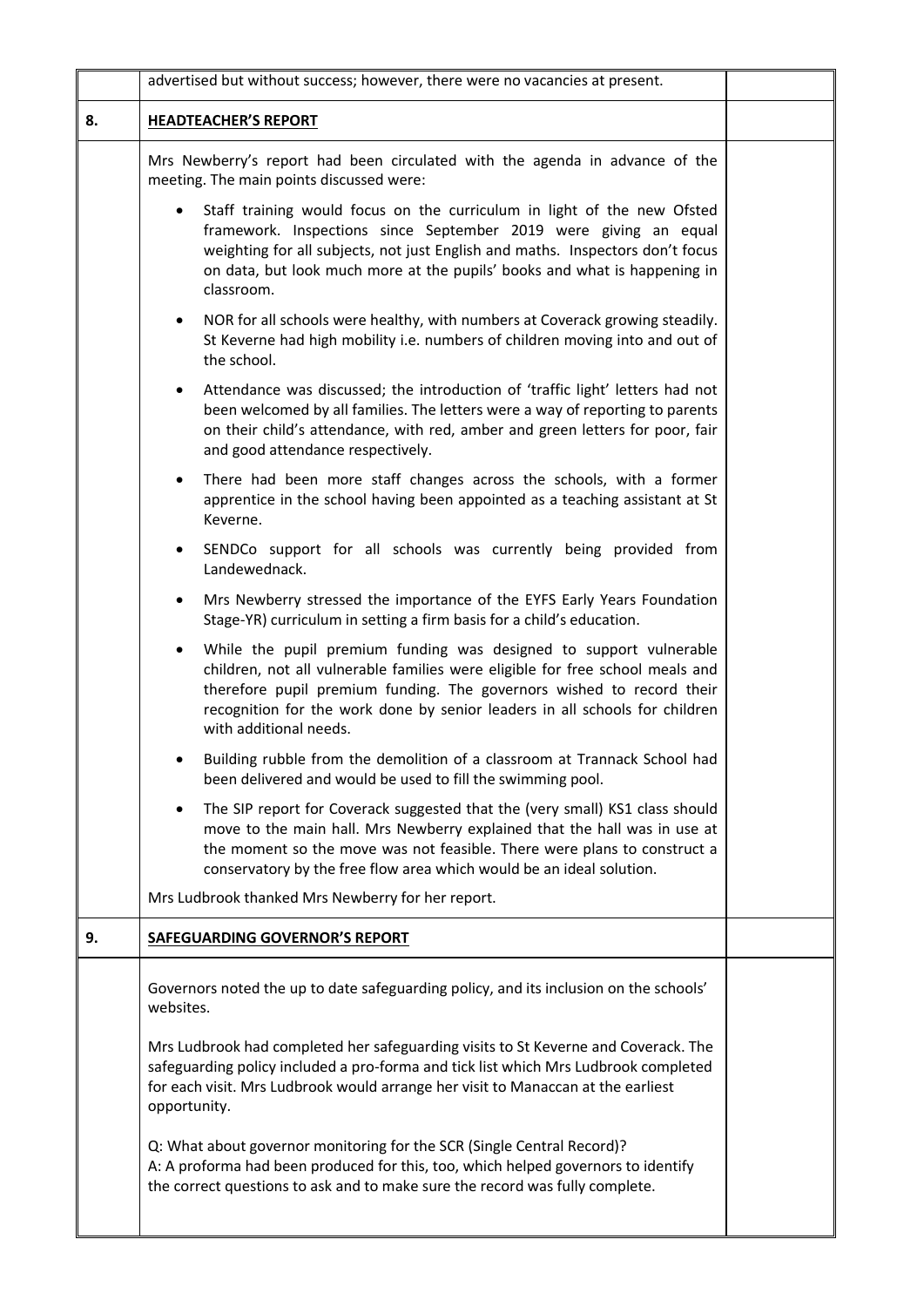| 10. | <b>HEALTH &amp; SAFETY UPDATE</b>                                                                                                                                                                                                                                                                                                                                          |                                                                                                                                                                                                                                                                                                                                                                                                                                                                           |  |
|-----|----------------------------------------------------------------------------------------------------------------------------------------------------------------------------------------------------------------------------------------------------------------------------------------------------------------------------------------------------------------------------|---------------------------------------------------------------------------------------------------------------------------------------------------------------------------------------------------------------------------------------------------------------------------------------------------------------------------------------------------------------------------------------------------------------------------------------------------------------------------|--|
|     | Rev. North attended the Trust governors' health and safety training on the 12 <sup>th</sup><br>February; Rev North explained that the role of the nominated H&S governor was to<br>make sure that any problems identified during visits/audits are actioned. Governors<br>heard that the new estates team were very effective, and the roving caretaker very<br>efficient. |                                                                                                                                                                                                                                                                                                                                                                                                                                                                           |  |
|     | Q: Were the estates team responsible for the health and safety risk assessments?                                                                                                                                                                                                                                                                                           |                                                                                                                                                                                                                                                                                                                                                                                                                                                                           |  |
|     | A: No, these would be produced mostly by the schools.                                                                                                                                                                                                                                                                                                                      |                                                                                                                                                                                                                                                                                                                                                                                                                                                                           |  |
|     | Q: What about events in school run by parents?                                                                                                                                                                                                                                                                                                                             |                                                                                                                                                                                                                                                                                                                                                                                                                                                                           |  |
|     | A: The school would complete these risk assessments with the organisers.                                                                                                                                                                                                                                                                                                   |                                                                                                                                                                                                                                                                                                                                                                                                                                                                           |  |
| 11. | <b>STRUCTURED QUESTIONS</b>                                                                                                                                                                                                                                                                                                                                                |                                                                                                                                                                                                                                                                                                                                                                                                                                                                           |  |
|     | Curriculum<br>Q: Is there sufficient provision for Sports<br>and active learning?                                                                                                                                                                                                                                                                                          | A: Yes, within the confines of the other<br>curriculum subjects the school provided<br>lots of opportunities for sport/active<br>learning.                                                                                                                                                                                                                                                                                                                                |  |
|     | Q: How are we using the Sports Premium<br>to impact on this?                                                                                                                                                                                                                                                                                                               | A: Please see Mr Studd's report in the<br>head teachers report for January 2020.                                                                                                                                                                                                                                                                                                                                                                                          |  |
|     | Q: What does 'deep dive' mean?                                                                                                                                                                                                                                                                                                                                             | A: A 'deep dive' is an in-depth look by<br>Ofsted inspectors at specific subjects in a<br>school, based on the most recent Ofsted<br>framework. It helps inspectors to see<br>whether<br>broad<br>and<br>balanced<br>a<br>curriculum is being offered, the quality of<br>education the children are receiving, and<br>whether the curriculum at the school is<br>doing what is intended. In small schools<br>each subject co-ordinator may have more<br>than one subject. |  |
|     | Q: Do teachers know what will be asked?                                                                                                                                                                                                                                                                                                                                    | A: Usually, no, however with the recent<br>inspections within the Trust more<br>information was becoming available.<br>Governors could support this by asking<br>relevant questions on their monitoring<br>visits.                                                                                                                                                                                                                                                        |  |
|     | Training and development of the LGB                                                                                                                                                                                                                                                                                                                                        |                                                                                                                                                                                                                                                                                                                                                                                                                                                                           |  |
|     | Q: Is there any training for new<br>governors?                                                                                                                                                                                                                                                                                                                             | A: Yes. Wednesday 29th April 2020, from<br>6.00pm, in the Trust Conference Room<br>Offices,<br>Helston<br>Community<br>(Trust<br>College, South site) - 'Training Session for<br>Those New to Governance'.                                                                                                                                                                                                                                                                |  |
| 12. | FEEDBACK ON GOVERNOR MONITORING VISITS                                                                                                                                                                                                                                                                                                                                     |                                                                                                                                                                                                                                                                                                                                                                                                                                                                           |  |
|     |                                                                                                                                                                                                                                                                                                                                                                            | There had been no governor monitoring visits since the last meeting. New governors<br>were encouraged to book their visits with the school at the earliest opportunity. Mrs                                                                                                                                                                                                                                                                                               |  |